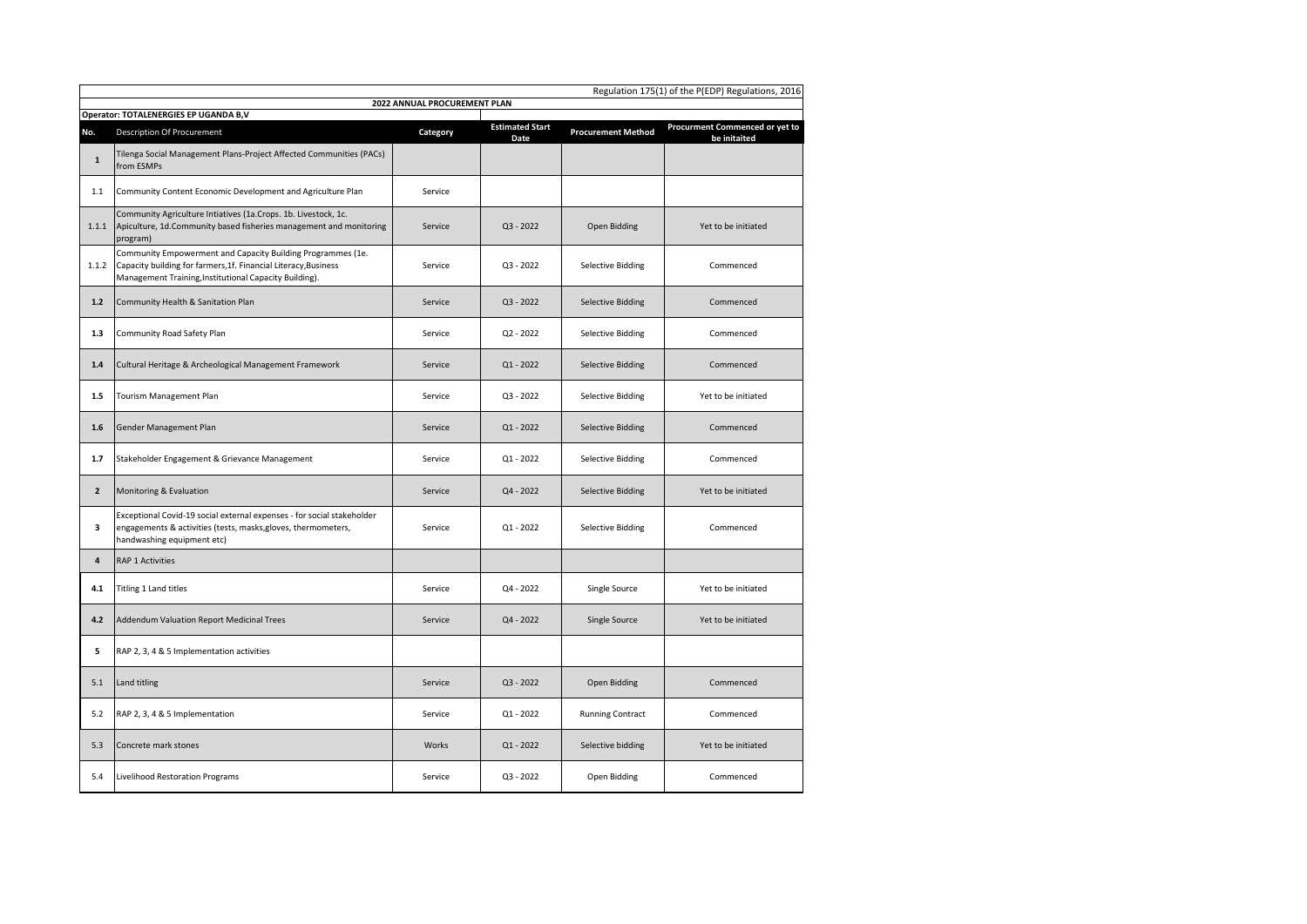|                          | Regulation 175(1) of the P(EDP) Regulations, 2016                                                                                                                                                                 |           |                                |                                                        |                                                |  |  |  |
|--------------------------|-------------------------------------------------------------------------------------------------------------------------------------------------------------------------------------------------------------------|-----------|--------------------------------|--------------------------------------------------------|------------------------------------------------|--|--|--|
|                          | 2022 ANNUAL PROCUREMENT PLAN<br>Operator: TOTALENERGIES EP UGANDA B,V                                                                                                                                             |           |                                |                                                        |                                                |  |  |  |
| No.                      | <b>Description Of Procurement</b>                                                                                                                                                                                 | Category  | <b>Estimated Start</b><br>Date | <b>Procurement Method</b>                              | Procurment Commenced or yet to<br>be initaited |  |  |  |
| 6                        | Temporary Land                                                                                                                                                                                                    |           |                                |                                                        |                                                |  |  |  |
| 6.1                      | CA-1 & LA-2 Temporary Land Purchase option                                                                                                                                                                        | Service   | Q1 - 2022                      | Open Bidding                                           | Commenced                                      |  |  |  |
| $6.2$                    | <b>Houses Defects Validation</b>                                                                                                                                                                                  | Service   | $Q2 - 2022$                    | Selective bidding                                      | Commenced                                      |  |  |  |
| 6.3                      | Third party social monitoring                                                                                                                                                                                     | Service   | Q2 - 2022                      | Selective bidding                                      | Commenced                                      |  |  |  |
| $\overline{\phantom{a}}$ | Safety equipment, consumables (Kampala + Site)                                                                                                                                                                    | Equipment | on need basis                  | Selective bidding                                      | Commenced                                      |  |  |  |
| 8                        | Kampala - Safety; Seminars (WDFS) Banners, T-shirts, workshops                                                                                                                                                    | Materials | on need basis                  | Selective bidding                                      | Commenced                                      |  |  |  |
| 9                        | Security Services Kampala (KK & G4S Security Companies)                                                                                                                                                           | Services  | $Q1 - 2022$                    | <b>Running Contract</b>                                | Commenced                                      |  |  |  |
| 10                       | Security Services Site Security Services (KK & Saracen Security<br>Companies)                                                                                                                                     | Services  | $Q1 - 2022$                    | <b>Running Contract</b>                                | Commenced                                      |  |  |  |
| 11                       | Supply, Installation and Maintenance of Security Cameras and Access<br>Control                                                                                                                                    | Equipment | $Q1 - 2022$                    | <b>Running Contract</b>                                | Commenced                                      |  |  |  |
| 12                       | Provision of Oil & Gas Police in support of activities                                                                                                                                                            | Services  | $Q1 - 2022$                    | Amendment of running<br>Memorandum of<br>Understanding | Commenced                                      |  |  |  |
| 13                       | Provision of Rangers in support of activities in the National Parks                                                                                                                                               | Services  | $Q1 - 2022$                    | Amendment of running<br>Memorandum of<br>Understanding | Commenced                                      |  |  |  |
| 14                       | Security General Support - VIP visit management (accommodation &<br>meals, security trainings for guards during VIP visits), subscription of<br>intelligence reports, training program for staff and contractors. | Services  | $Q1 - 2022$                    | Selective bidding                                      | Commenced                                      |  |  |  |
| 15                       | <b>External Audit of HSE MS</b>                                                                                                                                                                                   | Services  | $Q2 - 2022$                    | <b>Running Contract</b>                                | Commenced                                      |  |  |  |
| 16                       | Agriculture Development Program                                                                                                                                                                                   | Service   | $Q2 - 2022$                    | Open bidding                                           | Commenced                                      |  |  |  |
| 17                       | Training & Certification of Welders & QC Inspectors /NDT Operators                                                                                                                                                | Service   | $Q1 - 2022$                    | Running contract                                       | Commenced                                      |  |  |  |
| 18                       | Training & licensing of Heavy Goods Vehicle drivers                                                                                                                                                               | Service   | Q1 - 2022                      | Running contract                                       | Commenced                                      |  |  |  |
| 19                       | Scaffolder and working at heights training                                                                                                                                                                        | Service   | $Q2 - 2022$                    | Selective bidding                                      | Yet to be initiated                            |  |  |  |
| 20                       | Supplier HSE MS development training                                                                                                                                                                              | Service   | $Q1 - 2022$                    | Selective bidding                                      | Commenced                                      |  |  |  |
| 21                       | Community supplier development program- Study of local community<br>supplier base, assessment of training needs & execution of training                                                                           | Service   | $Q1 - 2022$                    | Open bidding                                           | Commenced                                      |  |  |  |
| 22                       | Supplier Development Workshops (Quarterly)                                                                                                                                                                        | Service   | Q1 - 2022                      | Single Source                                          | Commenced                                      |  |  |  |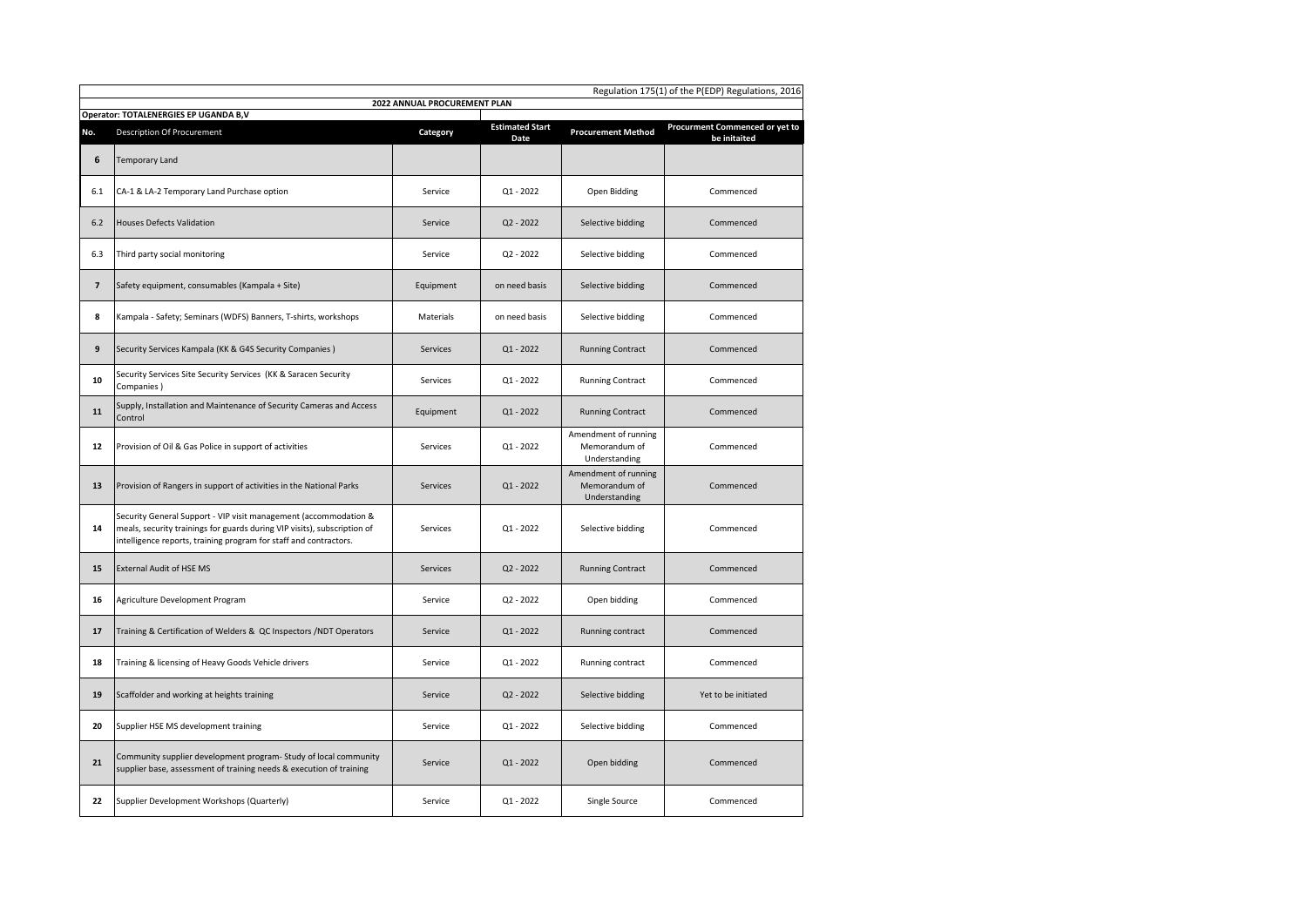|     | Regulation 175(1) of the P(EDP) Regulations, 2016<br>2022 ANNUAL PROCUREMENT PLAN                                                                                            |                 |                                |                                                                   |                                                |  |  |  |
|-----|------------------------------------------------------------------------------------------------------------------------------------------------------------------------------|-----------------|--------------------------------|-------------------------------------------------------------------|------------------------------------------------|--|--|--|
|     | Operator: TOTALENERGIES EP UGANDA B,V                                                                                                                                        |                 |                                |                                                                   |                                                |  |  |  |
| No. | <b>Description Of Procurement</b>                                                                                                                                            | Category        | <b>Estimated Start</b><br>Date | <b>Procurement Method</b>                                         | Procurment Commenced or yet to<br>be initaited |  |  |  |
| 23  | Tilenga Train the Trainer (TTT) program                                                                                                                                      | Service         | $Q2 - 2022$                    | Selective bidding                                                 | Yet to be initiated                            |  |  |  |
| 24  | Establishment, launch, and operate the Industry Enhancement Center<br>(IEC) including the website                                                                            | Service         | Q4 - 2022                      | Open bidding                                                      | Commenced                                      |  |  |  |
| 25  | Support to Makerere University emergency medicine simulation training<br>center.                                                                                             | Service         | $Q2 - 2022$                    | Selective bidding                                                 | Yet to be initiated                            |  |  |  |
| 26  | Advertising: Newspaper/Magazine, TV, Radio (mentions, talkshows),<br>website, social media                                                                                   | Services        | $Q1 - 2022$                    | <b>Selective Bidding</b>                                          | Commenced                                      |  |  |  |
| 27  | Events Management, décor, tent hire, venue, entertainment, Hospitality<br>& catering services                                                                                | Services        | $Q1 - 2022$                    | <b>Selective Bidding</b>                                          | Commenced                                      |  |  |  |
| 28  | Graphic Design & illustration Services                                                                                                                                       | Services        | $Q3 - 2022$                    | <b>Selective Bidding</b>                                          | Commenced                                      |  |  |  |
| 29  | Promotional Items (Umbrellas, Keyholders, Pens, sportsbags,<br>helmets), corporate wear:T-shirts, shirts, bottles, notebooks                                                 | Goods           | Q1 - 2022                      | <b>Selective Bidding</b>                                          | Commenced                                      |  |  |  |
| 30  | Photography & Videography                                                                                                                                                    | Services        | $Q1 - 2022$                    | <b>Selective Bidding</b>                                          | Commenced                                      |  |  |  |
| 31  | Materials production (Booklets, Brochures, Flyers, printing) Greeting and<br>Invitation Cards, thematic pull up banners, teardrops, diaries, calendars,<br>posters, stickers | Goods           | $Q1 - 2022$                    | <b>Selective Bidding</b>                                          | Commenced                                      |  |  |  |
| 32  | Magazines/Books                                                                                                                                                              | Goods           | $Q1 - 2022$                    | Single Source                                                     | Yet to be initiated                            |  |  |  |
| 33  | Media and Social Media monitoring                                                                                                                                            | Services        | Q3 - 2022                      | <b>Selective Bidding</b>                                          | Commenced                                      |  |  |  |
| 34  | Staff and children vouchers                                                                                                                                                  | Goods           | Q4 - 2022                      | Selective Bidding                                                 | Yet to be initiated                            |  |  |  |
| 35  | Vehicle hire                                                                                                                                                                 | <b>Services</b> | $Q1 - 2022$                    | <b>Selective Bidding</b>                                          | Yet to be initiated                            |  |  |  |
| 36  | Consultancy services                                                                                                                                                         | Services        | Q1 - 2022                      | <b>Selective Bidding</b>                                          | Commenced                                      |  |  |  |
| 37  | <b>Survey Monkey</b>                                                                                                                                                         | Services        | $Q2 - 2022$                    | Single Source                                                     | Yet to be initiated                            |  |  |  |
| 38  | Conferences and corporate events                                                                                                                                             | Services        | on need basis                  | Selective bidding                                                 | Commenced                                      |  |  |  |
| 39  | <b>Technical Assistance Services</b>                                                                                                                                         | Service         | All year                       | Call Off from established<br><b>Frame Contracts</b>               | Commenced                                      |  |  |  |
| 40  | Job adverts                                                                                                                                                                  | Service         | on need basis                  | Call Off from established<br>Frame Contracts with<br>media Houses | Commenced                                      |  |  |  |
| 41  | <b>External Recruitment Support</b>                                                                                                                                          | Service         | on need basis                  | Selective bidding                                                 | Commenced                                      |  |  |  |
| 42  | Insurance for office assets                                                                                                                                                  | Service         | $Q1 - 2022$                    | <b>Running Contract</b>                                           | Commenced                                      |  |  |  |
| 43  | General Maintenances-Kampala office                                                                                                                                          | Service         | $Q1 - 2022$                    | <b>Running Contract</b>                                           | Commenced                                      |  |  |  |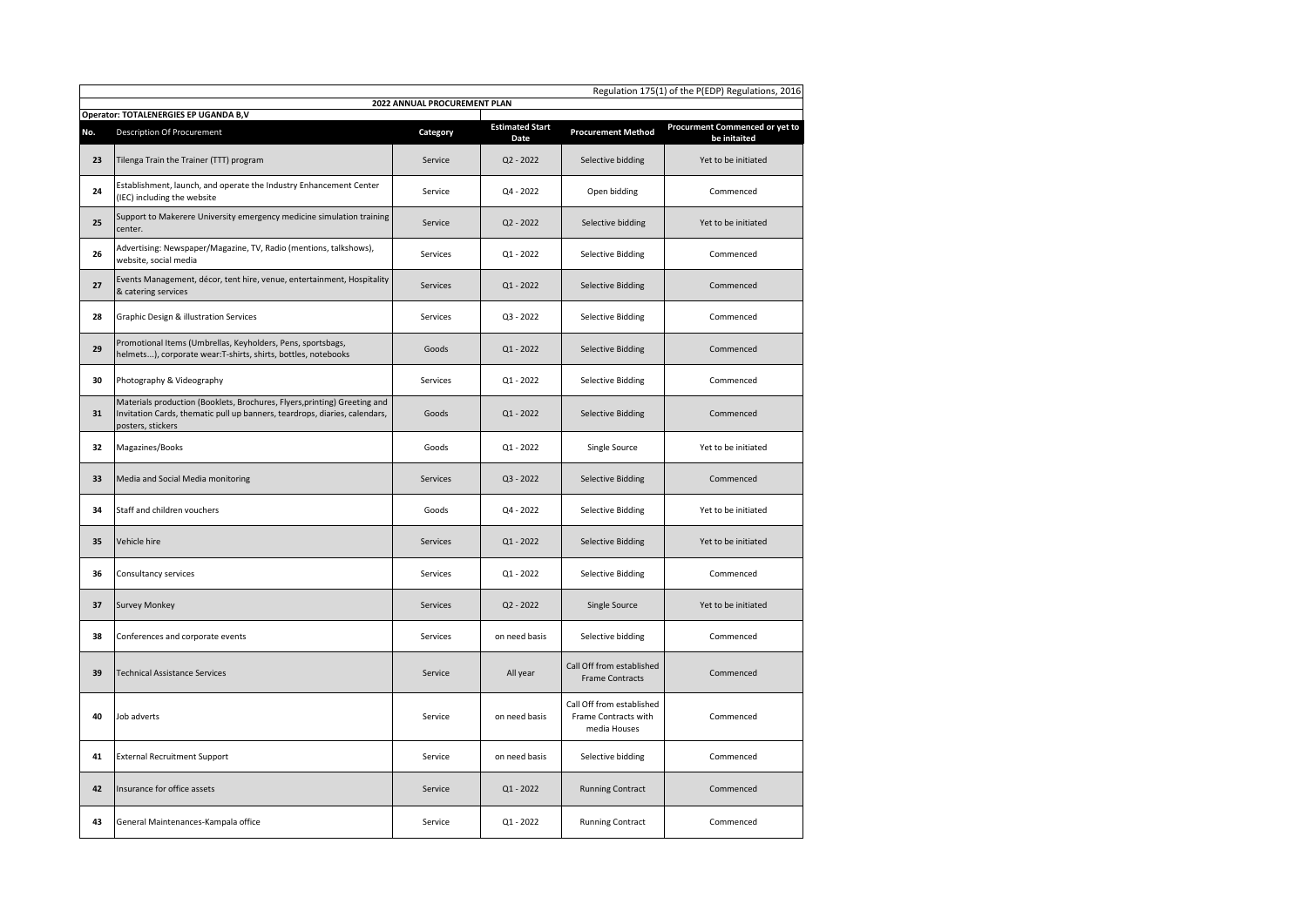|     | Regulation 175(1) of the P(EDP) Regulations, 2016                                                                                                                  |           |                                |                                     |                                                |  |  |  |
|-----|--------------------------------------------------------------------------------------------------------------------------------------------------------------------|-----------|--------------------------------|-------------------------------------|------------------------------------------------|--|--|--|
|     | 2022 ANNUAL PROCUREMENT PLAN<br>Operator: TOTALENERGIES EP UGANDA B,V                                                                                              |           |                                |                                     |                                                |  |  |  |
| No. | <b>Description Of Procurement</b>                                                                                                                                  | Category  | <b>Estimated Start</b><br>Date | <b>Procurement Method</b>           | Procurment Commenced or yet to<br>be initaited |  |  |  |
| 44  | Office supplies (consumables/stationary etc)                                                                                                                       | Service   | $Q2 - 2022$                    | Selective bidding                   | Commenced                                      |  |  |  |
| 45  | Rent for CVT office space including service charge, parking                                                                                                        | Service   | $Q1 - 2022$                    | Amendment of running<br>contract    | Commenced                                      |  |  |  |
| 46  | Rent for Parking space - Plot 17 Yusuf Lule Road                                                                                                                   | Service   | $Q1 - 2022$                    | Amendment of running<br>contract    | Commenced                                      |  |  |  |
| 47  | Service Level Agreements (Maintenance of various equipment and<br>premises - Head offices & expatriate residences)                                                 | Service   | $Q1 - 2022$                    | Selective bidding                   | Commenced                                      |  |  |  |
| 48  | Provident Fund Manager Fees                                                                                                                                        | Service   | $Q1 - 2022$                    | Single Source                       | Commenced                                      |  |  |  |
| 49  | Medical Insurance Staff                                                                                                                                            | Service   | Q1 - 2022                      | Amendment of running<br>contract    | Commenced                                      |  |  |  |
| 50  | Office Catering (Staff meals/lunch)                                                                                                                                | Service   | $Q2 - 2022$                    | <b>Selective Bidding</b>            | Commenced                                      |  |  |  |
| 51  | Setting up of the staff cafeteria/Restaurant                                                                                                                       | Equipment | Q3 - 2022                      | <b>Selective Bidding</b>            | Commenced                                      |  |  |  |
| 52  | <b>Health Club</b>                                                                                                                                                 | Service   | $Q1 - 2022$                    | Open bidding                        | Commenced                                      |  |  |  |
| 53  | 4600000540 - House Lease                                                                                                                                           | Service   | Q1 - 2022                      | Amendment of running<br>contract    | Commenced                                      |  |  |  |
| 54  | 4600000676 - House Lease                                                                                                                                           | Service   | $Q1 - 2022$                    | Amendment of running<br>contract    | Commenced                                      |  |  |  |
| 55  | 4600000531 - Apartment Lease                                                                                                                                       | Service   | $Q1 - 2022$                    | Amendment of running<br>contract    | Commenced                                      |  |  |  |
| 56  | 4600000660 - Apartment Lease                                                                                                                                       | Service   | $Q1 - 2022$                    | Amendment of running<br>contract    | Commenced                                      |  |  |  |
| 57  | 4600000556 - House Lease                                                                                                                                           | Service   | $Q1 - 2022$                    | Amendment of running<br>contract    | Commenced                                      |  |  |  |
| 58  | 4600000749 - Apartment Lease                                                                                                                                       | Service   | $Q1 - 2022$                    | Amendment of running<br>contract    | Commenced                                      |  |  |  |
| 59  | 4600000752 - Apartment Lease                                                                                                                                       | Service   | $Q1 - 2022$                    | Amendment of running<br>contract    | Commenced                                      |  |  |  |
| 60  | 4600000298 - Office space at Regus Course View Towers                                                                                                              | Service   | $Q1 - 2022$                    | Amendment of running<br>contract    | Commenced                                      |  |  |  |
| 61  | Staff Trainings - In Country (HSE, French Language & any other Soft<br>Skills)                                                                                     | Service   | Q1 - 2022                      | Single Source & Frame<br>Agreements | Commenced                                      |  |  |  |
| 62  | Medical assistance Services (Doctor)                                                                                                                               | Service   | $Q2 - 2022$                    | Amendment of running<br>contract    | Commenced                                      |  |  |  |
| 63  | Medical Assistance Services (Nurse)                                                                                                                                | Service   | $Q2 - 2022$                    | Amendment of running<br>contract    | Commenced                                      |  |  |  |
| 64  | Frame Agreements for Supply, Importation, Handling Services, Service<br>and Maintenance for Drugs, Medical Consumables and Medical<br>Equipment (Kampala and site) | Service   | $Q2 - 2022$                    | Amendment of running<br>contract    | Commenced                                      |  |  |  |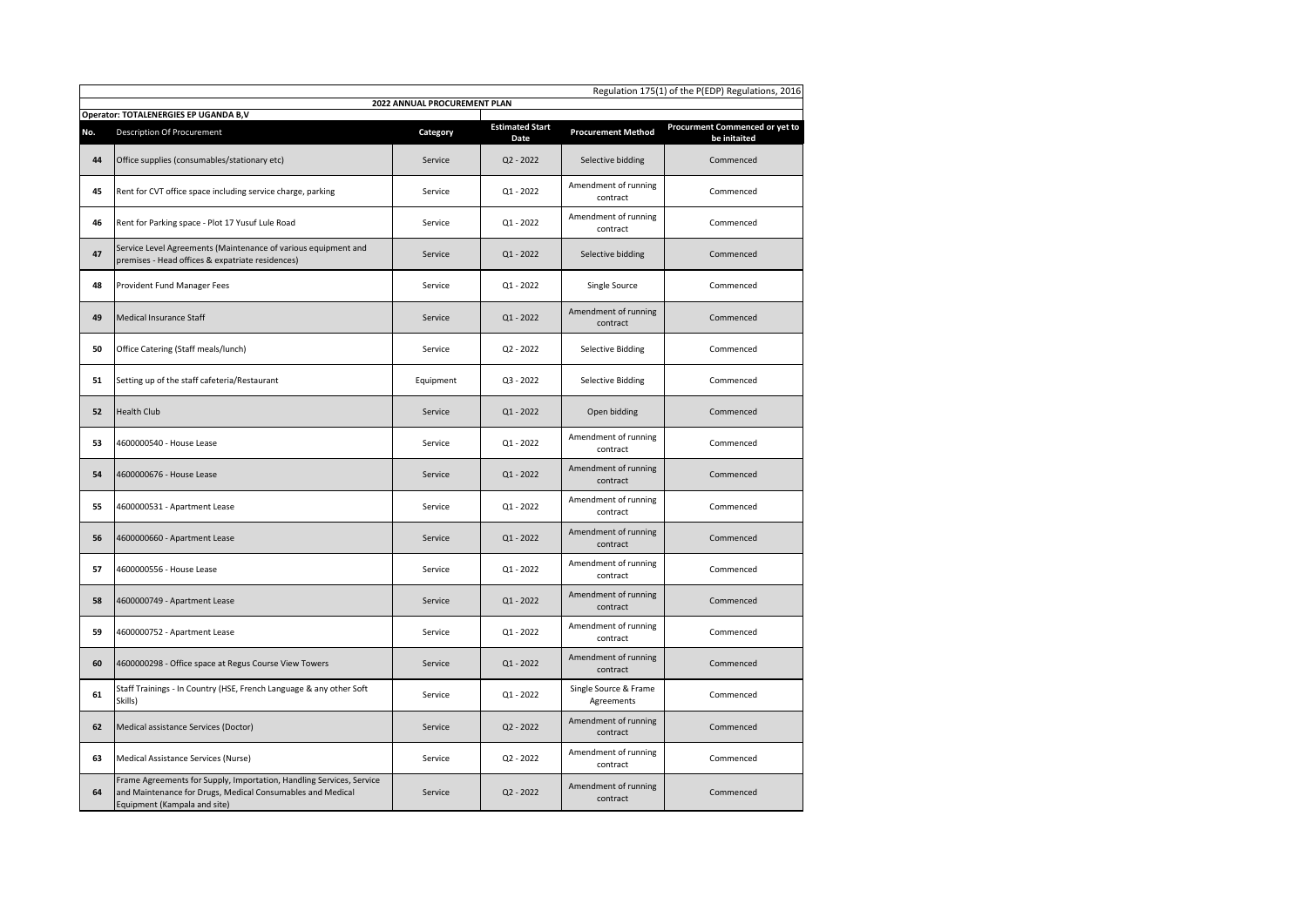|     | Regulation 175(1) of the P(EDP) Regulations, 2016                     |           |                                |                                  |                                                |  |  |  |
|-----|-----------------------------------------------------------------------|-----------|--------------------------------|----------------------------------|------------------------------------------------|--|--|--|
|     | 2022 ANNUAL PROCUREMENT PLAN<br>Operator: TOTALENERGIES EP UGANDA B,V |           |                                |                                  |                                                |  |  |  |
| No. | <b>Description Of Procurement</b>                                     | Category  | <b>Estimated Start</b><br>Date | <b>Procurement Method</b>        | Procurment Commenced or yet to<br>be initaited |  |  |  |
| 65  | Ambulance Services & Emergency Medical Evacuation                     | Service   | $Q2 - 2022$                    | Amendment of running<br>contract | Commenced                                      |  |  |  |
| 66  | Maintenance and servicing of medical equipments                       | Service   | $Q2 - 2022$                    | Amendment of running<br>contract | Commenced                                      |  |  |  |
| 67  | Laboratory & Diagnostic Services                                      | Service   | $Q2 - 2022$                    | Amendment of running<br>contract | Commenced                                      |  |  |  |
| 68  | Clinic License and Supervision                                        | Service   | $Q2 - 2022$                    | Amendment of running<br>contract | Commenced                                      |  |  |  |
| 69  | COVID 19 test for Company employees                                   | Service   | $Q1 - 2022$                    | Amendment of running<br>contract | Commenced                                      |  |  |  |
| 70  | Workstations-Desktop+Laptops                                          | Equipment | Q2 - 2022                      | <b>Selective Bidding</b>         | Commenced                                      |  |  |  |
| 71  | Server, Components and Datastorage                                    | Equipment | $Q2 - 2022$                    | <b>Selective Bidding</b>         | Commenced                                      |  |  |  |
| 72  | VHF network build and Radio Handsets                                  | Equipment | $Q2 - 2022$                    | <b>Selective Bidding</b>         | Commenced                                      |  |  |  |
| 73  | Video Conferencing Unit                                               | Equipment | $Q2 - 2022$                    | <b>Selective Bidding</b>         | Commenced                                      |  |  |  |
| 74  | Site LAN connectivity                                                 | Goods     | $Q2 - 2022$                    | <b>Selective Bidding</b>         | Commenced                                      |  |  |  |
| 75  | Consumables-Computer accessories, phones                              | Goods     | $Q2 - 2022$                    | <b>Selective Bidding</b>         | Commenced                                      |  |  |  |
| 76  | Hardware maintenance & Users support Contracts                        | Services  | $Q1 - 2022$                    | Amendment of running<br>contract | Commenced                                      |  |  |  |
| 77  | Telephony recurrent costs                                             | Services  | $Q2 - 2022$                    | Single Source                    | Commenced                                      |  |  |  |
| 78  | Telecom link recurrent cost                                           | Services  | $Q2 - 2022$                    | Single Source                    | Commenced                                      |  |  |  |
| 79  | IT business support                                                   | Services  | $Q1 - 2022$                    | Amendment of running<br>contract | Commenced                                      |  |  |  |
| 80  | Civil works and Road Maintenance Services                             | Service   | Q2 - 2022                      | Open Bidding                     | Commenced                                      |  |  |  |
| 81  | OCTG and surplus drilling materials disposal                          | Service   | $Q1 - 2022$                    | Open Bidding                     | Commenced                                      |  |  |  |
| 82  | In Vehicle Monitoring Services and On Board Cameras                   | Service   | $Q1 - 2022$                    | Open Bidding                     | Yet to be initiated                            |  |  |  |
| 83  | <b>Third Party Audits</b>                                             | Service   | $Q1 - 2022$                    | Open Bidding                     | Commenced                                      |  |  |  |
| 84  | Provision of Support boats                                            | Service   | $Q1 - 2022$                    | Open Bidding                     | Yet to be initiated                            |  |  |  |
| 85  | Meteological and daily weather forecast                               | Service   | Q1 - 2022                      | Single Source                    | Yet to be initiated                            |  |  |  |
| 86  | Entebbe Office Tenancy agreement UCAA                                 | Service   | $Q1 - 2022$                    | Single Source                    | Commenced                                      |  |  |  |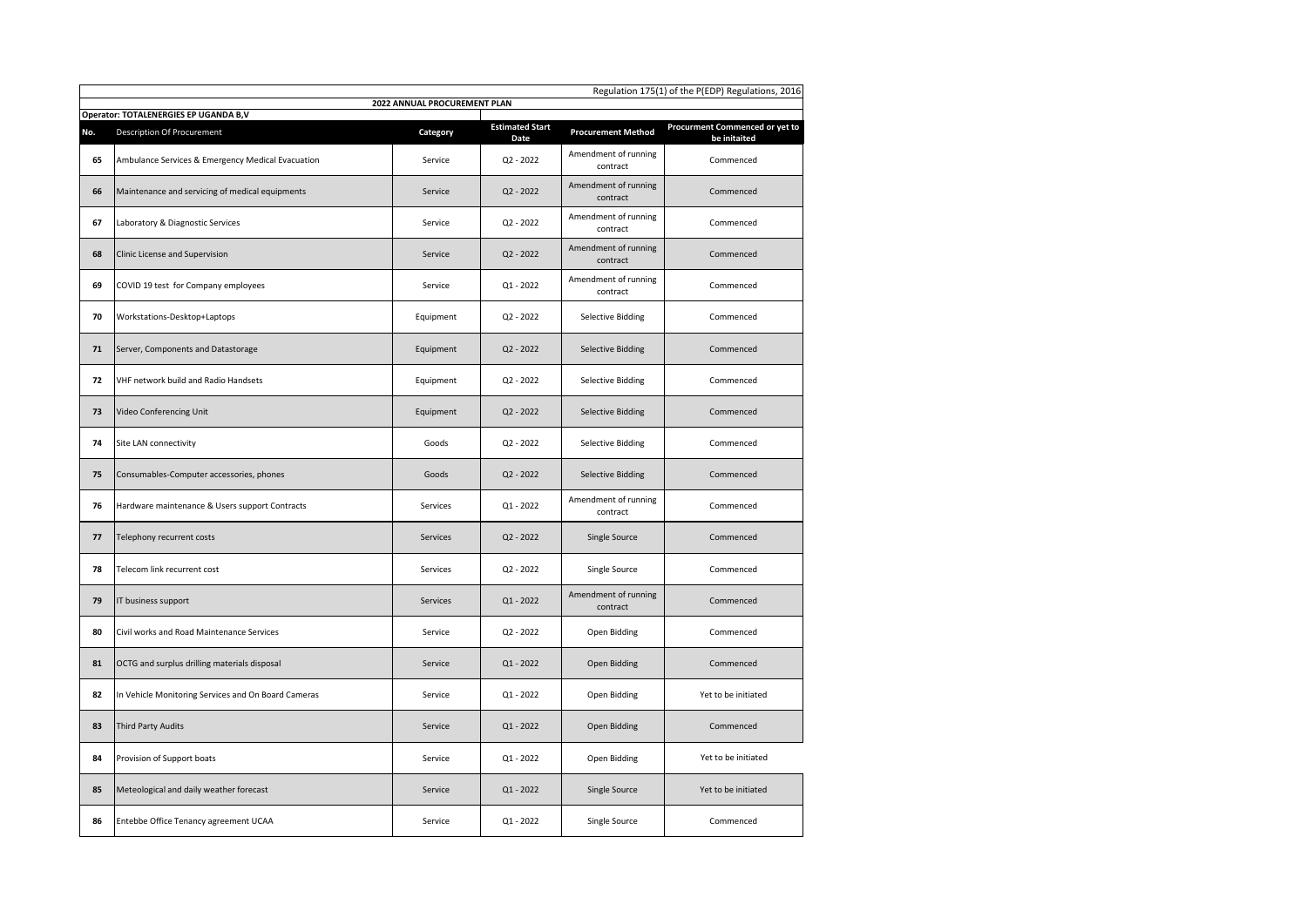| Regulation 175(1) of the P(EDP) Regulations, 2016 |                                                                                 |                              |                                |                                |                                                |  |  |
|---------------------------------------------------|---------------------------------------------------------------------------------|------------------------------|--------------------------------|--------------------------------|------------------------------------------------|--|--|
|                                                   | Operator: TOTALENERGIES EP UGANDA B,V                                           | 2022 ANNUAL PROCUREMENT PLAN |                                |                                |                                                |  |  |
| No.                                               | Description Of Procurement                                                      | Category                     | <b>Estimated Start</b><br>Date | <b>Procurement Method</b>      | Procurment Commenced or yet to<br>be initaited |  |  |
| 87                                                | Buliisa camp power suplly agreement with UEDCL                                  | Service                      | $Q1 - 2022$                    | Single Source                  | Commenced                                      |  |  |
| 88                                                | Fire Extinguisher services                                                      | Service                      | Q1 - 2022                      | <b>Selective Bidding</b>       | Commenced                                      |  |  |
| 89                                                | Kampala Motor Vehicle Car Washing Services                                      | Service                      | $Q1 - 2022$                    | <b>Selective Bidding</b>       | Commenced                                      |  |  |
| 90                                                | Oil Spill Contingency Plan for Development Drilling                             | Service                      | Q1 - 2022                      | <b>Selective Bidding</b>       | Commenced                                      |  |  |
| 91                                                | Training and Development of Uganda Wildife Rangers                              | Service                      | Q2 - 2022                      | <b>Selective Bidding</b>       | Yet to be initiated                            |  |  |
| 92                                                | Training and Development of the field team in charge of wildlife<br>monitoring. | Service                      | $Q2 - 2022$                    | Single Source                  | Yet to be initiated                            |  |  |
| 93                                                | Permitting Support                                                              | Service                      | Ongoing                        | <b>Existing Frame Contract</b> | Commenced                                      |  |  |
| 94                                                | Monitoring Equipment                                                            | Service                      | Q2 - 2022                      | Single Source                  | Yet to be initiated                            |  |  |
| 95                                                | <b>Environment Regulatory Audits</b>                                            | Service                      | $Q4 - 2022$                    | <b>Selective Bidding</b>       | Yet to be initiated                            |  |  |
| 96                                                | Pre-Clearance Surveys                                                           | Service                      | $Q2 - 2022$                    | Selective bidding              | Commenced                                      |  |  |
| 97                                                | <b>Chimpanzee Monitoring</b>                                                    | Service                      | Q2 - 2022                      | Selective bidding              | Commenced                                      |  |  |
| 98                                                | Animal Stress and Ranging Behaviour                                             | Service                      | $Q2 - 2022$                    | Single Source                  | Commenced                                      |  |  |
| 99                                                | <b>Elephant Monitoring</b>                                                      | Service                      | $Q2 - 2022$                    | Single Source                  | Yet to be initiated                            |  |  |
| 100                                               | <b>Giraffe Monitoring</b>                                                       | Service                      | $Q2 - 2022$                    | Single Source                  | Yet to be initiated                            |  |  |
| 101                                               | <b>Aerial Wildlife Monitoring</b>                                               | Service                      | Q2 - 2022                      | Single Source                  | Commenced                                      |  |  |
| 102                                               | <b>Carnivore Census</b>                                                         | Service                      | $Q2 - 2022$                    | Selective bidding              | Commenced                                      |  |  |
| 103                                               | <b>Wetland Surveys</b>                                                          | Service                      | Q2 - 2022                      | Selective bidding              | Commenced                                      |  |  |
| 104                                               | <b>Physical Enviroment Monitoring</b>                                           | Service                      | Q1 - 2022                      | <b>Running Contract</b>        | Commenced                                      |  |  |
| 105                                               | <b>Plant Restoration Activities</b>                                             | Service                      | $Q1 - 2022$                    | <b>Running Contract</b>        | Commenced                                      |  |  |
| 106                                               | Annual 3rd party Reserves and Resources audit                                   | Services                     | Q2 - 2022                      | Open Bidding                   | Commenced                                      |  |  |
| 107                                               | <b>Geosteering Application</b>                                                  | Equipment                    | Q3 - 2022                      | Single Source                  | Yet to be initiated                            |  |  |
| 108                                               | Passive Seismic Network                                                         | Services and<br>Equipment    | $Q3 - 2022$                    | Selective bidding              | Commenced                                      |  |  |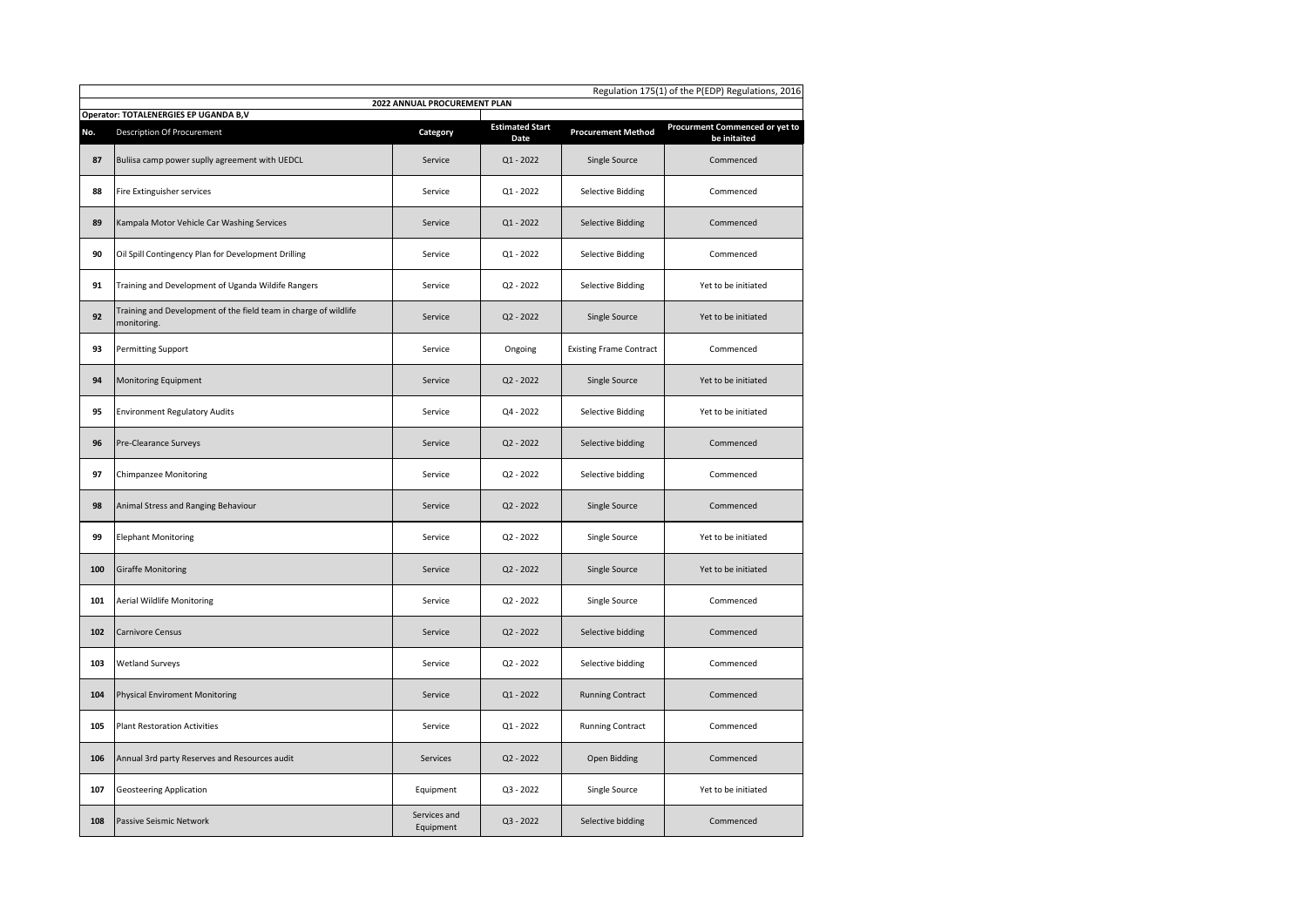|     | Regulation 175(1) of the P(EDP) Regulations, 2016                     |                    |                                |                           |                                                |  |  |  |
|-----|-----------------------------------------------------------------------|--------------------|--------------------------------|---------------------------|------------------------------------------------|--|--|--|
|     | 2022 ANNUAL PROCUREMENT PLAN<br>Operator: TOTALENERGIES EP UGANDA B,V |                    |                                |                           |                                                |  |  |  |
| No. | <b>Description Of Procurement</b>                                     | Category           | <b>Estimated Start</b><br>Date | <b>Procurement Method</b> | Procurment Commenced or yet to<br>be initaited |  |  |  |
| 109 | Satellite interferometry (becoming an external support)               | Services           | Q4 - 2022                      | Single Source             | Yet to be initiated                            |  |  |  |
| 110 | <b>EPSCC Upstream Facilities</b>                                      | Equipment/Services | Q3 - 2022                      | <b>Running Contract</b>   |                                                |  |  |  |
| 111 | Feeder Line                                                           | Equipment/Services | $Q1 - 2022$                    | Open Bidding              | Commenced                                      |  |  |  |
| 112 | Pilot Polymer Injection skid                                          | Equipment/Services | $Q2 - 2022$                    | Selective bidding         | Commenced                                      |  |  |  |
| 113 | Site preparation of the Industrial Area                               | Services           | $Q1 - 2021$                    | <b>Running Contract</b>   | Commenced                                      |  |  |  |
| 114 | <b>Construction Water Supply</b>                                      | <b>Services</b>    | $Q1 - 2021$                    | <b>Running Contract</b>   | Commenced                                      |  |  |  |
| 115 | Access Roads Work Pack 1 (CFT2-WP1) - Road A1 West                    | Services           | $Q1 - 2022$                    | <b>Running Contract</b>   | Commenced                                      |  |  |  |
| 116 | Access Roads Work Pack 6 (CFT2-WP6) Road N2                           | Services           | $Q1 - 2022$                    | <b>Running Contract</b>   | Commenced                                      |  |  |  |
| 117 | Access Roads Work Pack 7 (CFT2-WP7) Road C1                           | Services           | Q4 - 2021                      | <b>Running Contract</b>   | Commenced                                      |  |  |  |
| 118 | Access Roads Work Pack 8 (CFT2-WP8)                                   | Services           | Q4 - 2021                      | <b>Running Contract</b>   | Commenced                                      |  |  |  |
| 119 | Access Roads other Work Packs (CFT2-WP2 to WP5)                       | Services           | $Q2 - 2022$                    | Open Bidding              | Commenced                                      |  |  |  |
|     | Access Roads Work Pack 2 (CFT2-WP2) Raod A1 East                      | Services           |                                |                           |                                                |  |  |  |
|     | Access Roads Work Pack 3 (CFT2-WP3) Raod A2                           | Services           |                                |                           |                                                |  |  |  |
|     | Access Roads Work Pack 4 (CFT2-WP4) Road A3                           | Services           |                                |                           |                                                |  |  |  |
|     | Access Roads Work Pack 5 (CFT2-WP5) Road A4                           | Services           |                                |                           |                                                |  |  |  |
|     | 120 Bugungu airstrip upgrade (CFT3)                                   | Equipment/Services | Q1 - 2022                      | Open Bidding              | Commenced                                      |  |  |  |
|     | 121 Site preparation Wellpads (CFT4)                                  | Services           | Q4 - 2021                      | <b>Running Contract</b>   | Commenced                                      |  |  |  |
|     | 122 Topographic surveys (Yamasec & Geotech)                           | Services           | $Q2 - 2021$                    | <b>Running Contract</b>   | Commenced                                      |  |  |  |
|     | 123 Fuel supply                                                       | Services           | $Q1 - 2022$                    | Open Bidding              | Commenced                                      |  |  |  |
|     | <b>Fuel EPSCC</b>                                                     | Services           |                                |                           |                                                |  |  |  |
|     | Fuel (Ngiri-2 Depot & Overall Site Fuel Consumption)                  | Services           |                                |                           |                                                |  |  |  |
|     | Ngiri-2 Fuel Facilities mobilization                                  | Services           |                                |                           |                                                |  |  |  |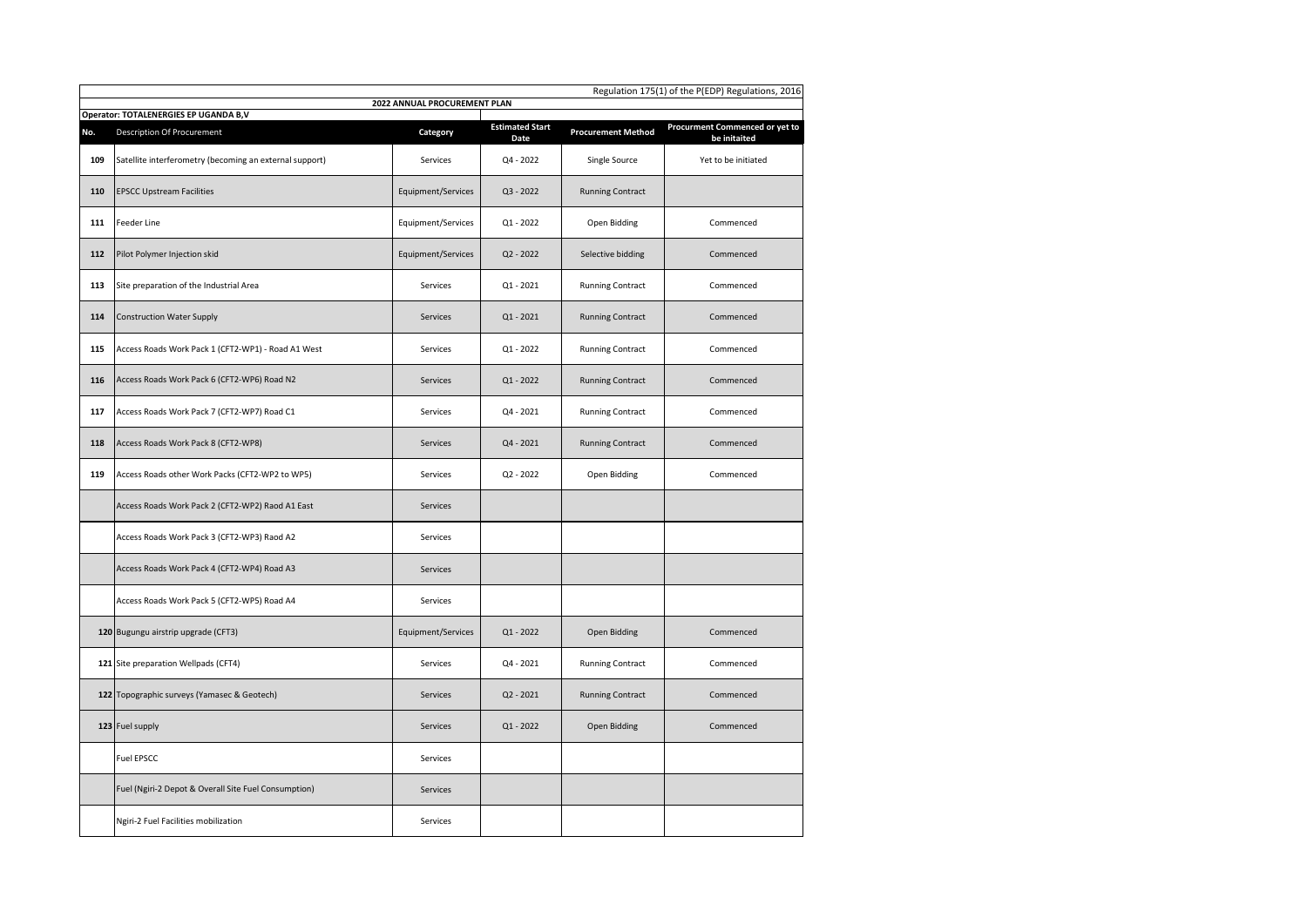|     | Regulation 175(1) of the P(EDP) Regulations, 2016                                                       |                              |                                |                                                 |                                                |  |
|-----|---------------------------------------------------------------------------------------------------------|------------------------------|--------------------------------|-------------------------------------------------|------------------------------------------------|--|
|     | Operator: TOTALENERGIES EP UGANDA B,V                                                                   | 2022 ANNUAL PROCUREMENT PLAN |                                |                                                 |                                                |  |
| No. | <b>Description Of Procurement</b>                                                                       | Category                     | <b>Estimated Start</b><br>Date | <b>Procurement Method</b>                       | Procurment Commenced or yet to<br>be initaited |  |
|     | Ngiri-2 Buffer Fuel storage facilities management                                                       | Services                     |                                |                                                 |                                                |  |
|     | Fuel Consumed at Tangi Camp                                                                             | Services                     |                                |                                                 |                                                |  |
|     | Fuel consumed at Bugungu Camp                                                                           | Services                     |                                |                                                 |                                                |  |
|     | Fuel Consumed at Buliisa Camp                                                                           | Services                     |                                |                                                 |                                                |  |
|     | Fuel Consumed at Industrial Area                                                                        | Services                     |                                |                                                 |                                                |  |
|     | Ngiri-2 Generator and associated facilities Mobilization                                                | Services                     |                                |                                                 |                                                |  |
|     | Ngiri-2 Generators maintenance services                                                                 | Services                     |                                |                                                 |                                                |  |
|     | 124 Fuel depots                                                                                         | Services                     |                                | Service included in the<br>Fuel Supply contract | Commenced                                      |  |
|     | Industrial Area Fuel Depot                                                                              | Services                     |                                |                                                 |                                                |  |
|     | Bugungu Fuel (Depot & Consumption                                                                       | Services                     |                                |                                                 |                                                |  |
|     | Tangi Fuel Satellite Station                                                                            | Services                     |                                |                                                 |                                                |  |
|     | <b>Buliisa Fuel Satellite Station</b>                                                                   | Services                     |                                |                                                 |                                                |  |
|     | 125 Main Logistics Provider                                                                             | Services                     | Q2 - 2022                      | Open Bidding                                    | Commenced                                      |  |
|     | Regional and National Freight Forwarding                                                                | Services                     |                                |                                                 |                                                |  |
|     | Mobilization costs for the MLP                                                                          | Services                     |                                |                                                 |                                                |  |
|     | International Customs Clearance Incl Admin fees, clearance charges                                      | Services                     |                                |                                                 |                                                |  |
|     | International Freight incl packing, trucking, stuffing, sea Transport, Air<br>transport, buffer storage | Services                     |                                |                                                 |                                                |  |
|     | On Site Bonded Facilities incl Set up, mobilization, licensing                                          | Services                     |                                |                                                 |                                                |  |
|     | Regional Customs Clearance incl Admin fees, clearance charges                                           | Services                     |                                |                                                 |                                                |  |
|     | Regional Freight incl packing, trucking, stuffing, sea Transport, Air<br>transport, buffer storage      | Services                     |                                |                                                 |                                                |  |
|     | On Site Bonded Facilities management                                                                    | Services                     |                                |                                                 |                                                |  |
|     | Onsite Traffic Control incl Set up, mobilization                                                        | Services                     |                                |                                                 |                                                |  |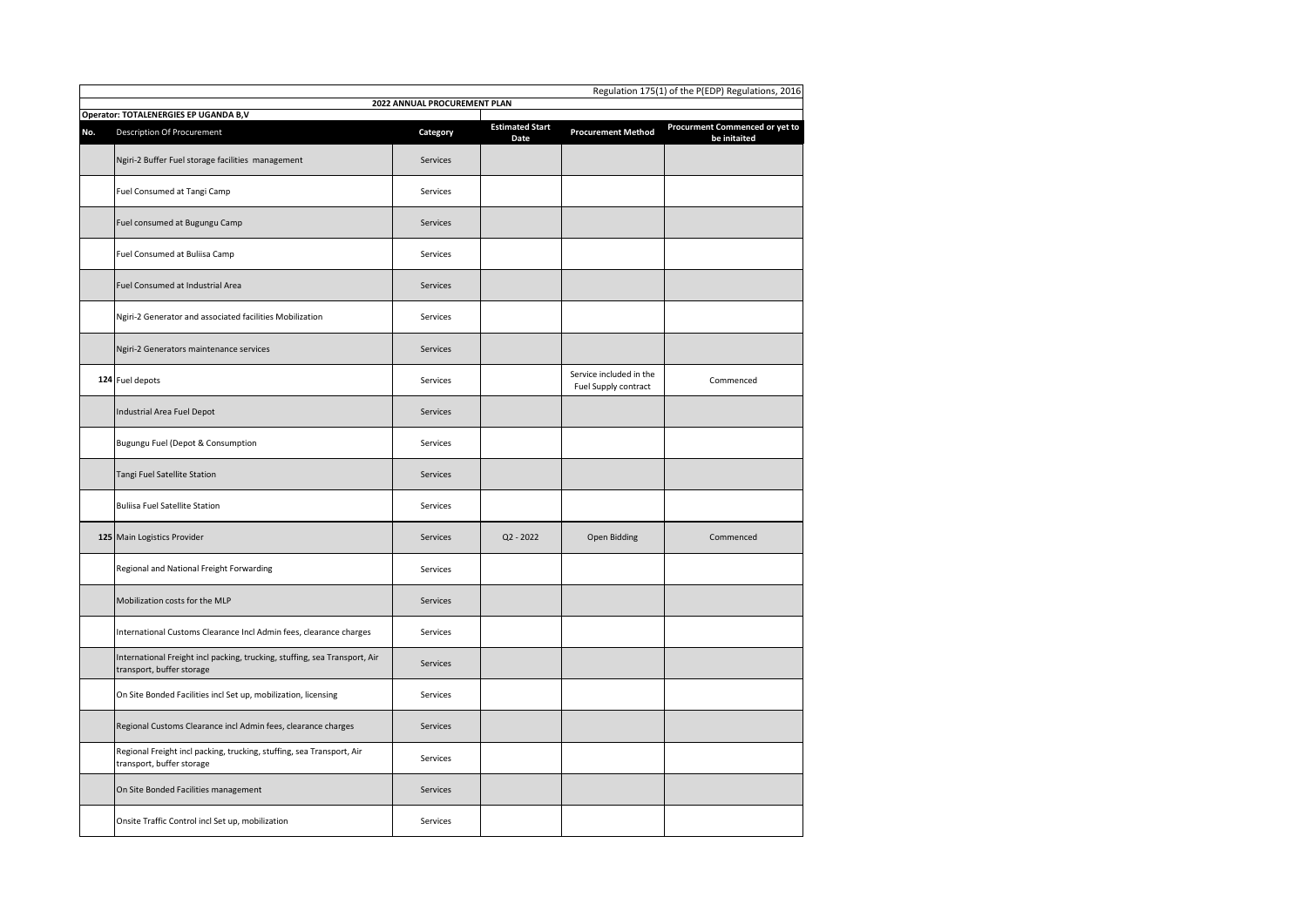|     | Regulation 175(1) of the P(EDP) Regulations, 2016<br>2022 ANNUAL PROCUREMENT PLAN                                                                        |                    |                                |                           |                                                |  |  |
|-----|----------------------------------------------------------------------------------------------------------------------------------------------------------|--------------------|--------------------------------|---------------------------|------------------------------------------------|--|--|
|     | Operator: TOTALENERGIES EP UGANDA B,V                                                                                                                    |                    |                                |                           |                                                |  |  |
| No. | <b>Description Of Procurement</b>                                                                                                                        | Category           | <b>Estimated Start</b><br>Date | <b>Procurement Method</b> | Procurment Commenced or yet to<br>be initaited |  |  |
|     | Control tower and management                                                                                                                             | <b>Services</b>    |                                |                           |                                                |  |  |
|     | Provision for URA annual audits and other related costs                                                                                                  | Services           |                                |                           |                                                |  |  |
|     | 126 Personnel transportation                                                                                                                             | Equipment/Services | $Q1 - 2022$                    | Open Bidding              | Commenced                                      |  |  |
|     | Vehicles supply                                                                                                                                          | Equipment/Services |                                |                           |                                                |  |  |
|     | Vehicles maintenance services                                                                                                                            | Equipment          |                                |                           |                                                |  |  |
|     | Fuel for vehicles                                                                                                                                        | Services           |                                |                           |                                                |  |  |
|     | <b>Drivers services</b>                                                                                                                                  | <b>Services</b>    |                                |                           |                                                |  |  |
|     | 127 Bugungu Waste Consolidation Area Base (WCA)                                                                                                          | Services           | $Q2 - 2022$                    | <b>Selective Bidding</b>  | Commenced                                      |  |  |
|     | Mobilization of the WCA Generator and associated facilities                                                                                              | Services           |                                |                           |                                                |  |  |
|     | DSB Generator maintenance services                                                                                                                       | Services           |                                |                           |                                                |  |  |
|     | WCA Facilities (offices, water, CCTV, fences, drainage) Management                                                                                       | Services           |                                |                           |                                                |  |  |
|     | Upgrade of Drilling Cutting pits                                                                                                                         | Services           |                                |                           |                                                |  |  |
|     | 128 Existing Well pad routine maintenance                                                                                                                | Services           | $Q2 - 2022$                    | <b>Selective Bidding</b>  | Yet to be initiated                            |  |  |
| 129 | Civil Works maintenance for access road routine maintenance (existing<br>and new)                                                                        | Services           | $Q2 - 2022$                    | Selective bidding         | Commenced                                      |  |  |
|     | 131 Weather forecast                                                                                                                                     | Services           | $Q3 - 2022$                    | <b>Selective Bidding</b>  | Yet to be initiated                            |  |  |
|     | 132 Intrafield logistics                                                                                                                                 | Services           | $Q2 - 2022$                    | Open Bidding              | Commenced                                      |  |  |
|     | North of Nile - Tangi Permanent Fleet and Equipment including the<br>mobilization of various trucks, cranes, forklifts                                   | Services           |                                |                           |                                                |  |  |
|     | South Of Nile - IA DSB - Permanent Fleet and Equipment including the<br>mobilization of various trucks, cranes, forklifts                                | Services           |                                |                           |                                                |  |  |
|     | Rig Move - On Call Fleet and Equipment including the mobilization of<br>various trucks, cranes, forklifts                                                | Services           |                                |                           |                                                |  |  |
|     | 133 Aircraft charter services                                                                                                                            | Services           | $Q3 - 2022$                    | Open Bidding              | Yet to be initiated                            |  |  |
|     | Bungungu Camp (mobilisation, upgrade to 1200 pers., equipment rental<br>134 and management, catering & hospitality, extra works and 3rd party<br>audits) | Services           | $Q3 - 2021$                    | <b>Running Contract</b>   | Commenced                                      |  |  |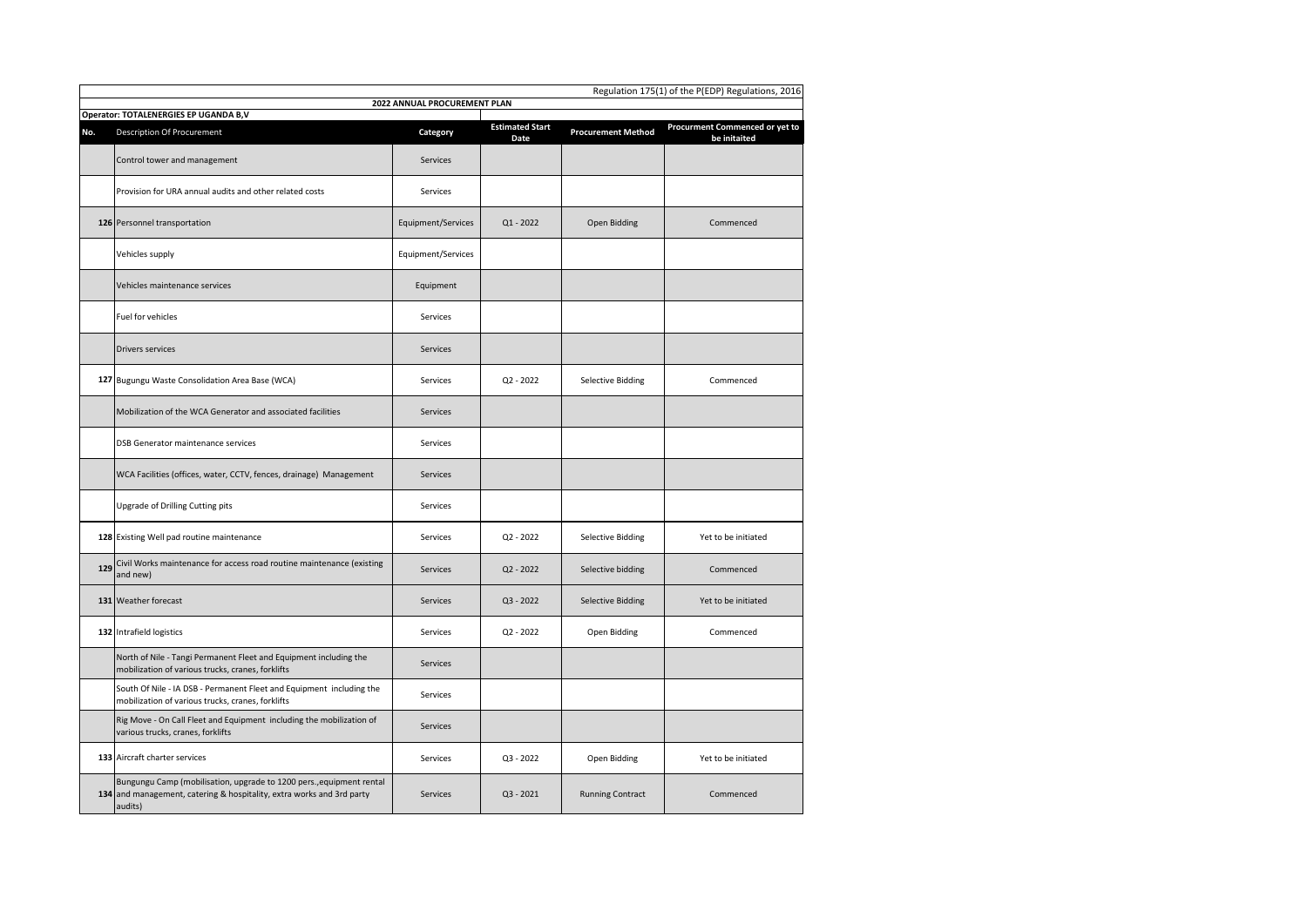|     | Regulation 175(1) of the P(EDP) Regulations, 2016<br>2022 ANNUAL PROCUREMENT PLAN                                                               |                 |                                |                           |                                                |  |  |  |
|-----|-------------------------------------------------------------------------------------------------------------------------------------------------|-----------------|--------------------------------|---------------------------|------------------------------------------------|--|--|--|
|     | Operator: TOTALENERGIES EP UGANDA B,V                                                                                                           |                 |                                |                           |                                                |  |  |  |
| No. | <b>Description Of Procurement</b>                                                                                                               | Category        | <b>Estimated Start</b><br>Date | <b>Procurement Method</b> | Procurment Commenced or yet to<br>be initaited |  |  |  |
| 135 | Tangi Camp (mobilisation, upgrade to 600 pers., equipment rental and<br>management, catering & hospitality, extra works and 3rd party audits)   | Services        | $Q3 - 2021$                    | <b>Running Contract</b>   | Commenced                                      |  |  |  |
| 136 | Buliisa Camp (mobilisation, upgrade to 300 pers., equipment rental and<br>management, catering & hospitality, extra works and 3rd party audits) | Services        | $Q3 - 2021$                    | Open Bidding              | Commenced                                      |  |  |  |
|     | 137 Drilling Support Base (DSB) in Industrial Area                                                                                              | Services        | $Q3 - 2022$                    | Open Bidding              | Yet to be initiated                            |  |  |  |
|     | Mobilization of Industrial Area DSB Generators and all the associated fac                                                                       | <b>Services</b> |                                |                           |                                                |  |  |  |
|     | DSB Generator maintenance services                                                                                                              | Services        |                                |                           |                                                |  |  |  |
|     | <b>DSB Facilities mobilization</b>                                                                                                              | <b>Services</b> |                                |                           |                                                |  |  |  |
|     | DSB Facilities (offices, water, CCTV, fences, drainage) management                                                                              | Services        |                                |                           |                                                |  |  |  |
|     | DSB third party annual audits                                                                                                                   | <b>Services</b> |                                |                           |                                                |  |  |  |
|     | 138 Tangi Base                                                                                                                                  | Services        | $Q2 - 2022$                    | Open Bidding              | Commenced                                      |  |  |  |
|     | Tangi DSB Generator and associated facilities Mobilization                                                                                      | <b>Services</b> |                                |                           |                                                |  |  |  |
|     | DSB Generator maintenance services                                                                                                              | Services        |                                |                           |                                                |  |  |  |
|     | DSB Facilities (offices, water, CCTV, fences, drainage) management                                                                              | <b>Services</b> |                                |                           |                                                |  |  |  |
|     | Upgrade of Drilling Cutting pits                                                                                                                | Services        |                                |                           |                                                |  |  |  |
|     | DSB third party annual audits                                                                                                                   | <b>Services</b> |                                |                           |                                                |  |  |  |
|     | 139 Inspection Services / QAQC at the Vendor & Supply premises                                                                                  | <b>Services</b> | $Q2 - 2022$                    | Open Bidding              | Commenced                                      |  |  |  |
|     | 140 Local agency services for trainees                                                                                                          | Services        | $Q3 - 2022$                    | Open Bidding              | Yet to be initiated                            |  |  |  |
|     | 141 Mud Logging                                                                                                                                 | <b>Services</b> | $Q1 - 2022$                    | <b>Running Contract</b>   | Commenced                                      |  |  |  |
|     | 142 E-logging & Peroration                                                                                                                      | Services        | $Q1 - 2022$                    | <b>Running Contract</b>   | Commenced                                      |  |  |  |
|     | 143 Cementing, Fluids & Solids Control Package                                                                                                  | <b>Services</b> | $Q1 - 2022$                    | <b>Running Contract</b>   | Commenced                                      |  |  |  |
|     | 144 Waste Management                                                                                                                            | Services        | $Q1 - 2022$                    | <b>Running Contract</b>   | Commenced                                      |  |  |  |
|     | 145 Wellheads / X-trees                                                                                                                         | Goods           | $Q1 - 2022$                    | <b>Running Contract</b>   | Commenced                                      |  |  |  |